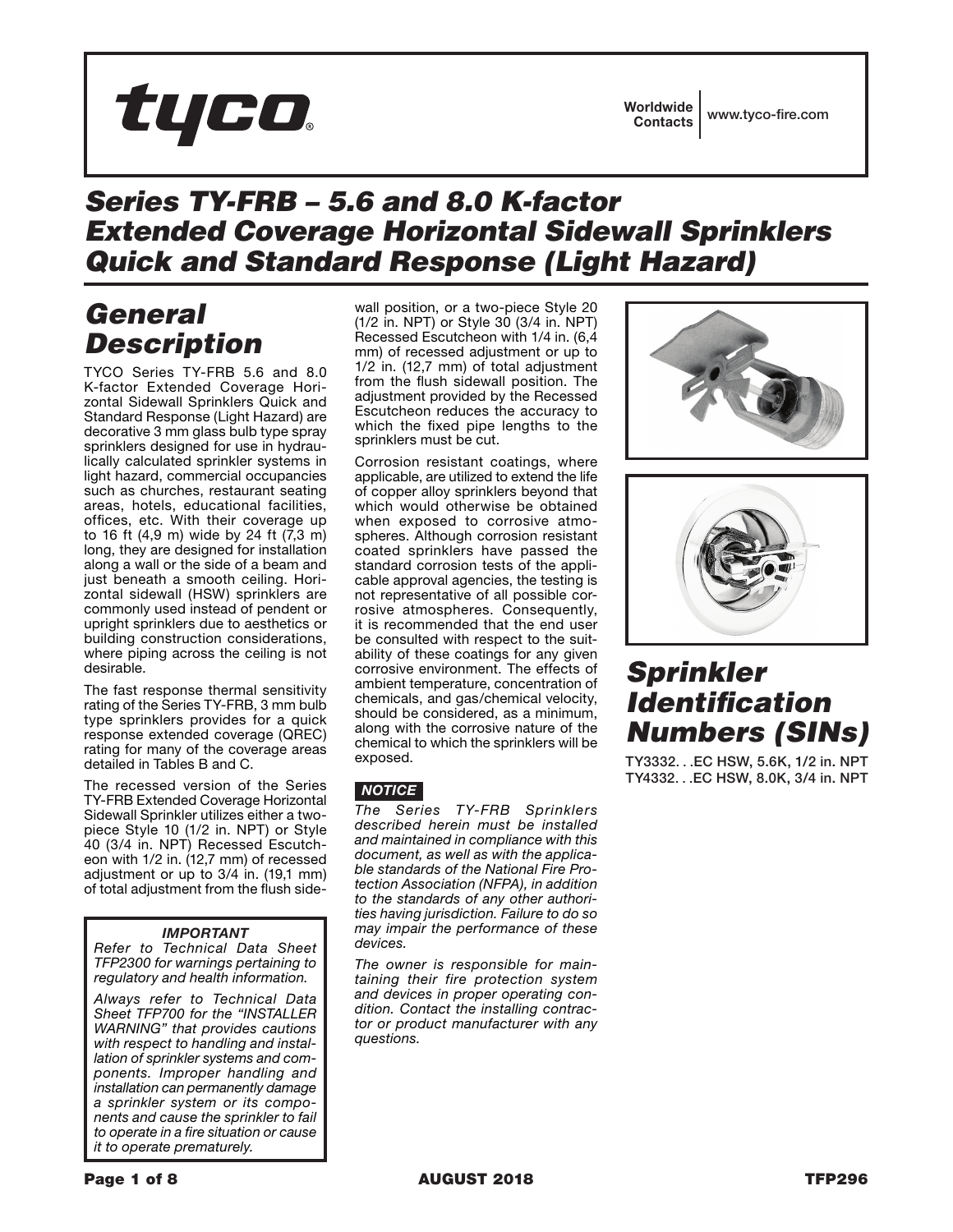TFP296 Page 2 of 8



# *Technical Data*

#### Approvals UL and C-UL Listed FM and NYC Approved

(Refer to Table A for complete approval information including corrosion resistant status, as well as the Design Criteria section pertaining to special design considerations.)

#### Maximum Working Pressure Refer to Table B.

#### Discharge Coefficient

 $K=5.6$  gpm/psi<sup>1/2</sup> (80,6 lpm/bar<sup>1/2</sup>)  $K=8.0$  gpm/psi<sup>1/2</sup> (115,2 lpm/bar<sup>1/2</sup>)

Temperature Ratings Refer to Table A.

#### Finishes

Sprinkler: Refer to Table E.

Recessed Escutcheon: White Coated, Chrome Plated, or Brass Plated

#### Physical Characteristics

| Frame Bronze                               |
|--------------------------------------------|
|                                            |
|                                            |
| Sealing Assembly Beryllium Nickel w/TEFLON |
| BulbGlass                                  |
| Compression Screw Bronze                   |
|                                            |

# *Operation*

The glass bulb contains a fluid which expands when exposed to heat. When the rated temperature is reached, the fluid expands sufficiently to shatter the glass bulb, allowing the sprinkler to activate and water to flow.

# *Design Criteria*

TYCO Series TY-FRB 5.6 and 8.0 K-factor Extended Coverage Horizontal Sidewall Sprinklers Quick and Standard Response (Light Hazard) must be installed and utilized in Light Hazard Occupancies, under smooth ceilings as outlined in the appliable installation standard recognized by the Approval Agency (e.g., UL recognizes NFPA 13, and FM recognize the FM Loss Prevention Data Sheets). Only the Style 10, 20, 30, or 40 Recessed Escutcheon, as applicable, is to be used for recessed installations.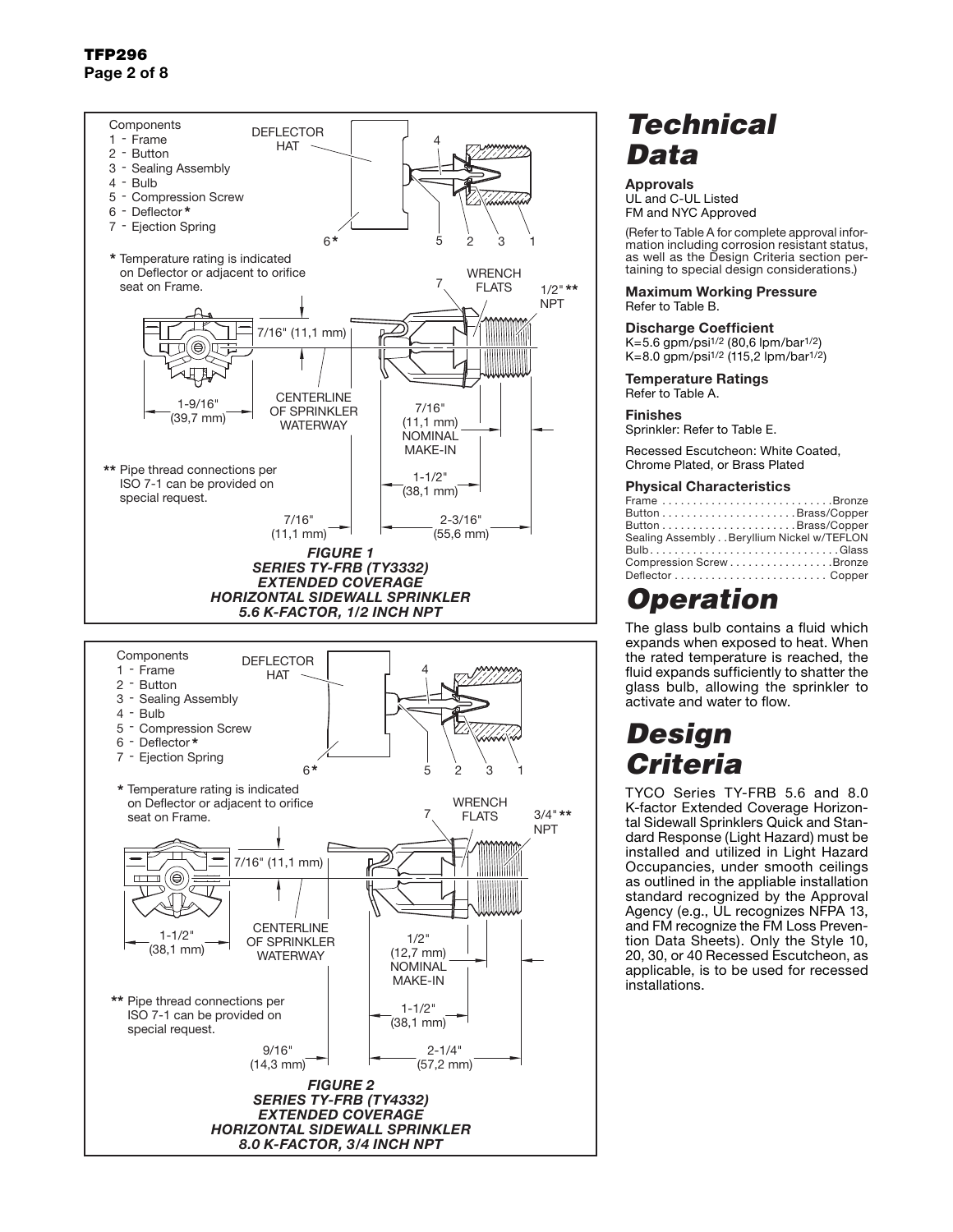|                                | <b>SPRINKLER</b>                    | <b>TEMPERATURE</b> | <b>BULB</b>                   | <b>SPRINKLER FINISH(5)</b>     |                                |                               |
|--------------------------------|-------------------------------------|--------------------|-------------------------------|--------------------------------|--------------------------------|-------------------------------|
| <b>K-FACTOR</b>                | <b>TYPE</b>                         | <b>RATING</b>      | <b>LIQUID</b><br><b>COLOR</b> | <b>NATURAL</b><br><b>BRASS</b> | <b>CHROME</b><br><b>PLATED</b> | <b>POLYESTER</b> <sup>c</sup> |
| 5.6<br>$1/2$ in.<br><b>NPT</b> |                                     | 135°F (57°C)       | Orange                        |                                |                                |                               |
|                                | <b>EC HSW</b><br>(TY3332)           | 155°F (68°C)       | Red                           | 1, 2, 3, 4                     |                                |                               |
|                                |                                     | 175°F (79°C)       | Yellow                        |                                |                                |                               |
| 5.6<br>$1/2$ in.<br><b>NPT</b> |                                     | 135°F (57°C)       | Orange                        |                                |                                |                               |
|                                | <b>RECESSED EC HSWa</b><br>(TY3332) | 155°F (68°C)       | Red                           | 1, 2, 4                        |                                |                               |
|                                |                                     | 175°F (79°C)       | Yellow                        |                                |                                |                               |
| 5.6<br>$1/2$ in.<br><b>NPT</b> | <b>RECESSED EC HSWb</b><br>(TY3332) | 135°F (57°C)       | Orange                        | 1, 2, 3, 4                     |                                |                               |
|                                |                                     | 155°F (68°C)       | Red                           |                                |                                |                               |
|                                |                                     | 175°F (79°C)       | Yellow                        |                                |                                |                               |
| 8.0                            | <b>EC HSW</b><br>(TY4332)           | 135°F (57°C)       | Orange                        | 1, 2, 3, 4                     |                                |                               |
| $3/4$ in.<br><b>NPT</b>        |                                     | 155°F (68°C)       | Red                           |                                |                                |                               |
|                                |                                     | 175°F (79°C)       | Yellow                        |                                |                                |                               |
| 8.0                            | <b>RECESSED EC HSWa</b><br>(TY4332) | 135°F (57°C)       | Orange                        |                                |                                |                               |
| $3/4$ in.                      |                                     | 155°F (68°C)       | Red                           | 1, 2, 4                        |                                |                               |
| <b>NPT</b>                     |                                     | 175°F (79°C)       | Yellow                        |                                | 1, 2, 3, 4                     |                               |
| 8.0<br>$3/4$ in.<br><b>NPT</b> | <b>RECESSED EC HSWb</b><br>(TY4332) | 135°F (57°C)       | Orange                        |                                |                                |                               |
|                                |                                     | 155°F (68°C)       | Red                           | 1, 2, 3, 4                     |                                |                               |
|                                |                                     | 175°F (79°C)       | Yellow                        |                                |                                |                               |

Notes:

1. Listed by Underwriters Laboratories, Inc. (UL) per Table C<br>2. Listed by Underwriters Laboratories, Inc. for use in Canada per Table C<br>3. Approved by Factory Mutual Research Corporation (FM) per Table D

4. Approved by the City of New York under MEA 354-01-E<br>5. Where Polyester Coated Sprinklers are noted to be UL and C-UL Listed, the sprinklers are UL and C-UL Listed corrosion-resistant sprinklers.<br>a. Installed with Style

#### *TABLE A LABORATORY LISTINGS AND APPROVALS (Refer to the Design Criteria Section)*

|                              | <b>SPRINKLER</b>                   | <b>SPRINKLER FINISH</b>            |                                |                  |  |  |  |
|------------------------------|------------------------------------|------------------------------------|--------------------------------|------------------|--|--|--|
| <b>K-FACTOR</b>              | <b>TYPE</b>                        | <b>NATURAL</b><br><b>BRASS</b>     | <b>CHROME</b><br><b>PLATED</b> | <b>POLYESTER</b> |  |  |  |
| 5.6<br>$1/2$ in.             | <b>EC HSW</b><br>(TY3332)          |                                    |                                |                  |  |  |  |
| <b>NPT</b>                   | <b>RECESSED EC HSW</b><br>(TY3332) | 250 PSI (17, 2 BAR)<br>0R          |                                |                  |  |  |  |
| 8.0<br>3/4 in.<br><b>NPT</b> | <b>EC HSW</b><br>(TY4332)          | 175 PSI (12,1 BAR)<br>(SEE NOTE 1) |                                |                  |  |  |  |
|                              | <b>RECESSED EC HSW</b><br>(TY4332) |                                    |                                |                  |  |  |  |

Notes:

1. The maximum working pressure of 250 psi (17,2 bar) only applies to the Listing by Underwriters Laboratories, Inc. (UL); the Listing by Underwriters Laboratories, Inc. for use in Canada (C-UL); and, the Approval by the City of New York.

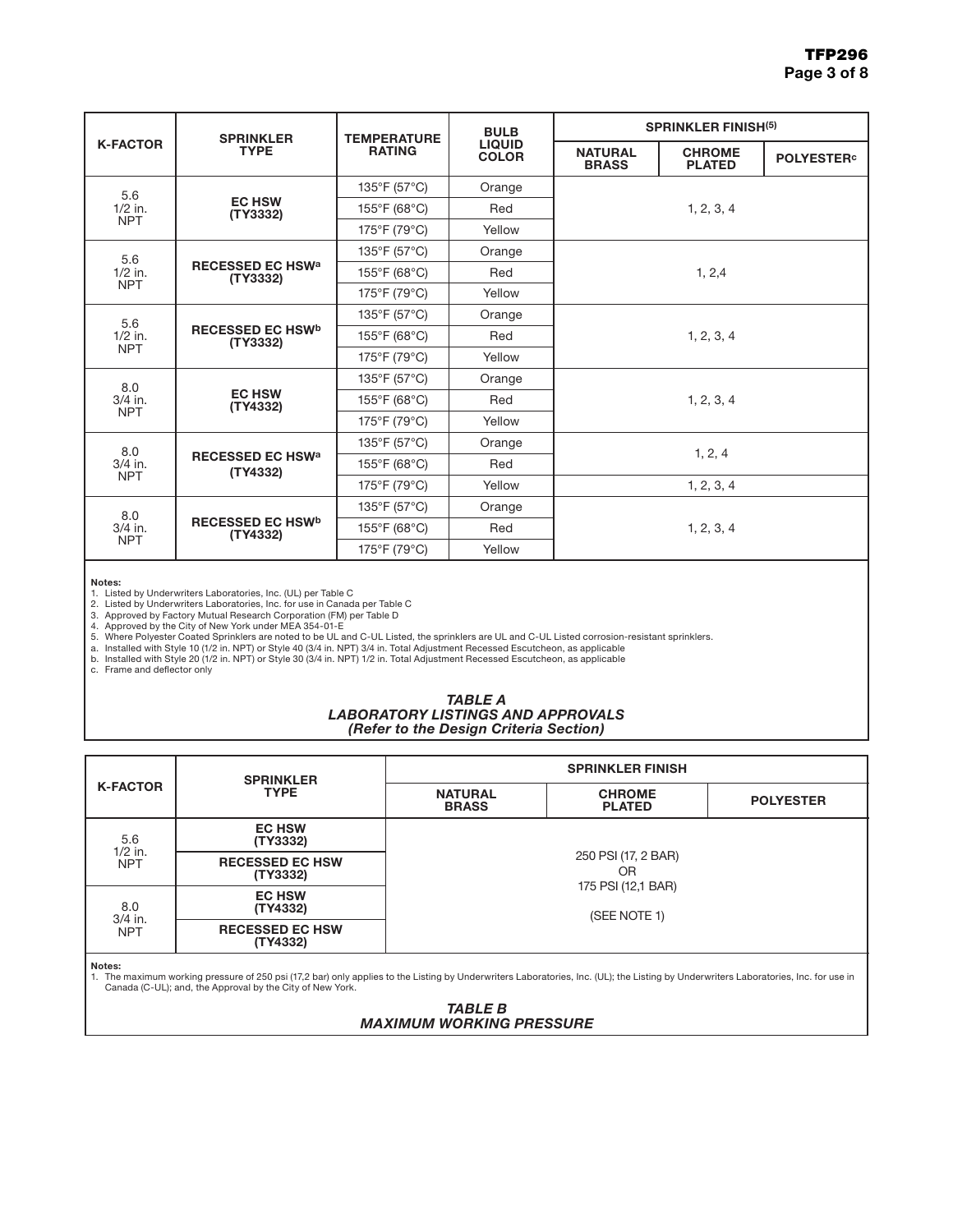| 5.6K EXTENDED COVERAGE HORIZONTAL SIDEWALL SPRINKLER (TY3332) |                                                               |                                            |                                                          |                                                                  |                                                           |                                                      |  |  |
|---------------------------------------------------------------|---------------------------------------------------------------|--------------------------------------------|----------------------------------------------------------|------------------------------------------------------------------|-----------------------------------------------------------|------------------------------------------------------|--|--|
| Response<br>Rating                                            | Coverage<br>Area <sup>(1)</sup> ,<br>ft x ft (m x m)          | <b>Minimum</b><br>$Flow(2)$ ,<br>gpm (Ipm) | <b>Minimum</b><br>Pressure <sup>(2)</sup> ,<br>psi (bar) | Deflector-to-Ceiling<br>Distance(3),<br>Inches (mm)              | Sprinkler<br>Temperature<br>Rating, <b>F</b>              | Minimum<br>Spacing <sup>(4)</sup> ,<br>ft (m)        |  |  |
| Quick                                                         | $16 \times 16 (4.9 \times 4.9)$                               | 26 (98)                                    | 21.6 (1,48)                                              | 4 to 12 (100 to 300)                                             | 135, 155, 175                                             | 10(3,1)                                              |  |  |
| Quick                                                         | $16 \times 18$ (4,9 $\times$ 5,5)                             | 29 (110)                                   | 26.8 (1,85)                                              | 4 to 12 (100 to 300)                                             | 135, 155, 175                                             | 10(3,1)                                              |  |  |
| Quick                                                         | $16 \times 20$ (4.9 $\times$ 6,1)                             | 32 (121)                                   | 32.7(2,25)                                               | 4 to 6 (100 to 150)                                              | 135                                                       | 10(3,1)                                              |  |  |
| Quick                                                         | $16 \times 22$ (4,9 $\times$ 6,7)                             | 35 (133)                                   | 39.1 (2,70)                                              | 4 to 6 (100 to 150)                                              | 135                                                       | 10(3,1)                                              |  |  |
| Standard                                                      | $16 \times 20$ (4,9 $\times$ 6,1)                             | 32 (121)                                   | 32.7 (2,25)                                              | 4 to 6 (100 to 150)                                              | 155                                                       | 10(3,1)                                              |  |  |
| Standard                                                      | $16 \times 22$ (4,9 $\times$ 6,7)                             | 35 (133)                                   | 39.1 (2,70)                                              | 4 to 6 (100 to 150)                                              | 155, 175                                                  | 10(3,1)                                              |  |  |
| 8.0K EXTENDED COVERAGE HORIZONTAL SIDEWALL SPRINKLER (TY4332) |                                                               |                                            |                                                          |                                                                  |                                                           |                                                      |  |  |
| Response<br><b>Rating</b>                                     | Coverage<br>Area <sup>(1)</sup> ,<br>ft x ft ( $m \times m$ ) | Minimum<br>$Flow(2)$ ,<br>gpm (lpm)        | <b>Minimum</b><br>Pressure <sup>(2)</sup> ,<br>psi (bar) | Deflector-to-Ceiling<br>Distance <sup>(3)</sup> ,<br>Inches (mm) | <b>Sprinkler</b><br>Temperature<br>Rating, <sup>o</sup> F | <b>Minimum</b><br>Spacing <sup>(4)</sup> ,<br>ft (m) |  |  |
| Quick                                                         | $16 \times 16 (4, 9 \times 4, 9)$                             | 26 (98)                                    | 10.6(0,73)                                               | 4 to 12 (100 to 300)                                             | 135, 155, 175                                             | 10 (3,1)/13 (4,0) <sup>(5)</sup>                     |  |  |
| Quick                                                         | $16 \times 18$ (4,9 $\times$ 5,5)                             | 29 (110)                                   | 13.1 (0,90)                                              | 4 to 12 (100 to 300)                                             | 135, 155, 175                                             | 10 $(3,1)/13$ $(4,0)^{(5)}$                          |  |  |
| Quick                                                         | $16 \times 20$ (4.9 $\times$ 6,1)                             | 32 (121)                                   | 16.0 (1,10)                                              | 4 to 6 (100 to 150)                                              | 135                                                       | 10 $(3,1)/13$ $(4,0)^{(5)}$                          |  |  |
| Quick                                                         | $16 \times 20$ (4.9 $\times$ 6,1)                             | 33 (125)                                   | 17.0(1,17)                                               | 4 to 12 (100 to 300)                                             | 135                                                       | 10 $(3,1)/13$ $(4,0)^{(5)}$                          |  |  |
| Quick                                                         | $16 \times 22$ (4,9 $\times$ 6,7)                             | 35 (133)                                   | 19.1 (1,32)                                              | 4 to 6 (100 to 150)                                              | 135                                                       | 10 $(3,1)/13$ $(4,0)^{(5)}$                          |  |  |
| Quick                                                         | $16 \times 22$ (4,9 $\times$ 6,7)                             | 36 (136)                                   | 20.3 (1,59)                                              | 4 to 12 (100 to 300)                                             | 135                                                       | 10 $(3,1)/13$ $(4,0)^{(5)}$                          |  |  |
| Quick                                                         | $16 \times 24$ (4,9 x 7,3)                                    | 39 (148)                                   | 23.8 (1,64)                                              | 4 to 6 (100 to 150)                                              | 135                                                       | 10 $(3,1)/13$ $(4,0)^{(5)}$                          |  |  |
| Quick                                                         | $16 \times 24$ (4,9 x 7,3)                                    | 40 (151)                                   | 25.0 (1,72)                                              | 4 to 12 (100 to 300)                                             | 135                                                       | 10 $(3,1)/13$ $(4,0)^{(5)}$                          |  |  |
| Standard                                                      | $16 \times 20$ (4.9 $\times$ 6,1)                             | 32 (121)                                   | 16.0 (1,10)                                              | 4 to 6 (100 to 150)                                              | 155                                                       | 10 $(3,1)/13$ $(4,0)^{(5)}$                          |  |  |
| Standard                                                      | $16 \times 20$ (4.9 $\times$ 6,1)                             | 33 (125)                                   | 17.0 (1,17)                                              | 4 to 12 (100 to 300)                                             | 155                                                       | 10 $(3,1)/13$ $(4,0)^{(5)}$                          |  |  |
| Standard                                                      | $16 \times 22$ (4,9 $\times$ 6,7)                             | 35 (133)                                   | 19.1 (1,32)                                              | 4 to 6 (100 to 150)                                              | 155, 175                                                  | 10 $(3,1)/13$ $(4,0)^{(5)}$                          |  |  |
| Standard                                                      | $16 \times 22$ (4,9 $\times$ 6,7)                             | 36 (136)                                   | 20.3 (1,59)                                              | 4 to 12 (100 to 300)                                             | 155, 175                                                  | 10 $(3,1)/13$ $(4,0)^{(5)}$                          |  |  |
| Standard                                                      | $16 \times 24$ (4,9 x 7,3)                                    | 39 (148)                                   | 23.8 (1,64)                                              | 4 to 6 (100 to 150)                                              | 155, 175                                                  | 10 $(3,1)/13$ $(4,0)^{(5)}$                          |  |  |
| Standard                                                      | $16 \times 24$ (4,9 x 7,3)                                    | 40 (151)                                   | 25.0 (1,72)                                              | 4 to 12 (100 to 300)                                             | 155, 175                                                  | 10 $(3,1)/13$ $(4,0)^{(5)}$                          |  |  |

Notes:

1. Backwall (where sprinkler is located) by sidewall (length of throw)<br>2. Requirement is based on minimum flow in gpm from each sprinkler. The indicted residual pressures are based on the nominal K-factor.<br>3. The centerlin

| TABLE C                                             |
|-----------------------------------------------------|
| UL AND C-UL LISTING COVERAGE AND FLOW RATE CRITERIA |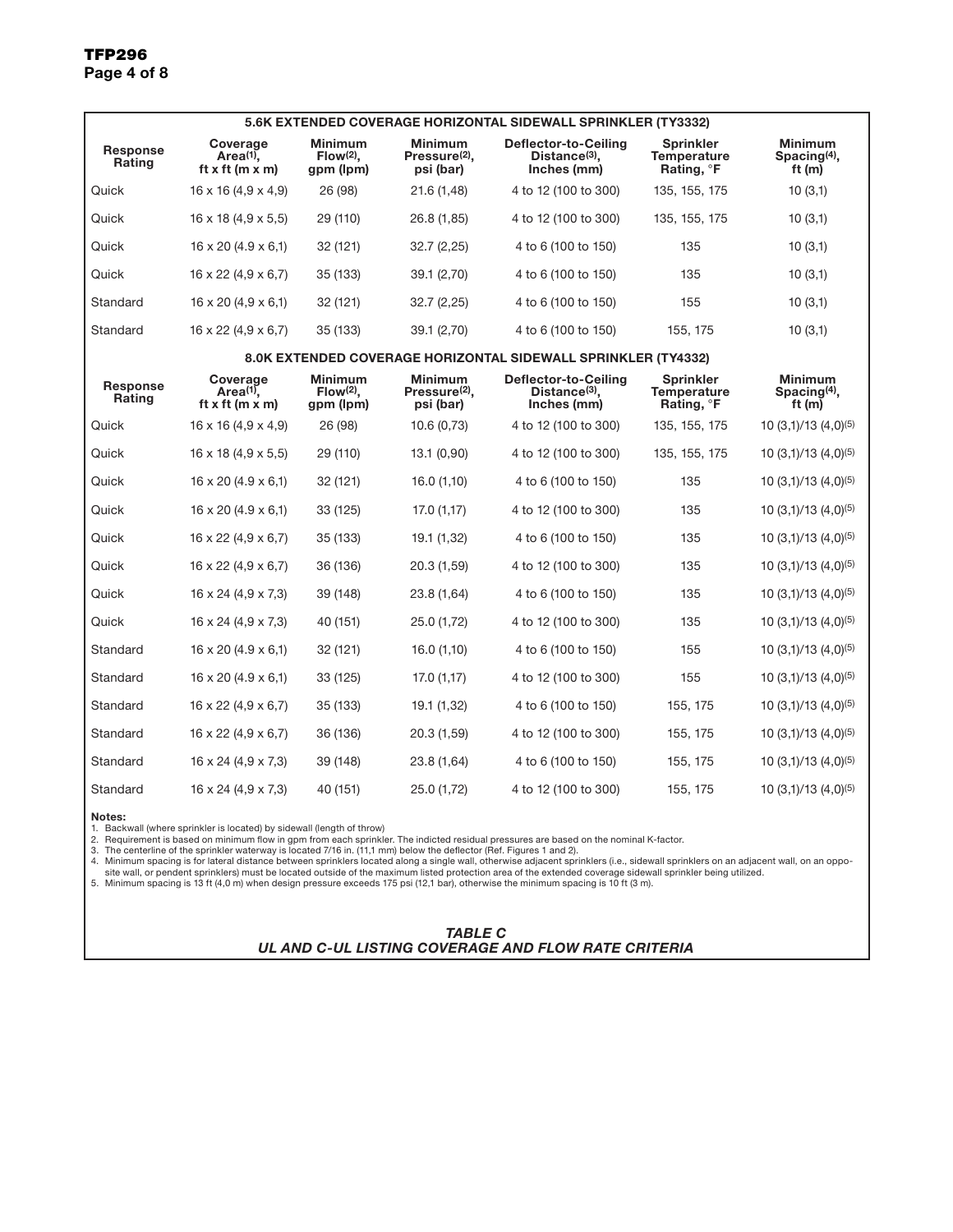| 5.6K EXTENDED COVERAGE HORIZONTAL SIDEWALL SPRINKLER (TY3332) |                                                      |                                            |                                                          |                                                               |                                                                  |                                               |  |
|---------------------------------------------------------------|------------------------------------------------------|--------------------------------------------|----------------------------------------------------------|---------------------------------------------------------------|------------------------------------------------------------------|-----------------------------------------------|--|
| <b>Response</b><br><b>Rating</b>                              | Coverage<br>$Area(1)$ .<br>ft x ft ( $m \times m$ )  | <b>Minimum</b><br>$Flow(2)$ .<br>gpm (lpm) | <b>Minimum</b><br>Pressure <sup>(2)</sup> .<br>psi (bar) | Deflector-to-Ceiling<br>$Distance(3)$ .<br>Inches (mm)        | <b>Sprinkler</b><br><b>Temperature</b><br>Rating, <sup>o</sup> F | <b>Minimum</b><br>Spacing $(4)$ ,<br>ft $(m)$ |  |
| Quick                                                         | $16 \times 16 (4.9 \times 4.9)$                      | 26 (98)                                    | 22(1,51)                                                 | 4 to 12 (100 to 300)                                          | 135, 155                                                         | 10(3,1)                                       |  |
| Quick                                                         | $16 \times 18$ (4,9 $\times$ 5,5)                    | 30 (114)                                   | 29 (2,00)                                                | 4 to 12 (100 to 300)                                          | 135, 155                                                         | 10(3,1)                                       |  |
| Quick                                                         | $16 \times 20$ (4.9 $\times$ 6,1)                    | 33 (125)                                   | 35(2,41)                                                 | 4 to 12 (100 to 300)                                          | 135, 155                                                         | 10(3,1)                                       |  |
| Standard                                                      | $16 \times 16 (4.9 \times 4.9)$                      | 26 (98)                                    | 22(1,51)                                                 | 4 to 12 (100 to 300)                                          | 175                                                              | 10(3,1)                                       |  |
| Standard                                                      | $16 \times 20$ (4,9 $\times$ 6,1)                    | 30 (114)                                   | 29 (2,00)                                                | 4 to 12 (100 to 300)                                          | 175                                                              | 10(3,1)                                       |  |
| Standard                                                      | $16 \times 22$ (4,9 $\times$ 6,7)                    | 33 (125)                                   | 35(2,41)                                                 | 4 to 12 (100 to 300))                                         | 175                                                              | 10(3,1)                                       |  |
|                                                               |                                                      |                                            |                                                          | 8.0K EXTENDED COVERAGE HORIZONTAL SIDEWALL SPRINKLER (TY4332) |                                                                  |                                               |  |
| Response<br><b>Rating</b>                                     | Coverage<br>Area $(1)$ .<br>ft x ft ( $m \times m$ ) | <b>Minimum</b><br>$Flow(2)$ .<br>gpm (lpm) | <b>Minimum</b><br>Pressure <sup>(2)</sup> .<br>psi (bar) | Deflector-to-Ceiling<br>Distance $(3)$ ,<br>Inches (mm)       | <b>Sprinkler</b><br><b>Temperature</b><br>Rating, <sup>°</sup> F | <b>Minimum</b><br>Spacing $(4)$ ,<br>ft $(m)$ |  |
| Quick                                                         | 16 x 16 (4,9 x 4,9)                                  | 32 (121)                                   | 16(1,10)                                                 | 4 to 12 (100 to 300)                                          | 135, 155                                                         | 10(3,1)                                       |  |
| Quick                                                         | $16 \times 18$ (4,9 $\times$ 5,5)                    | 36 (136)                                   | 20 (1,38)                                                | 4 to 12 (100 to 300)                                          | 135, 155                                                         | 10(3,1)                                       |  |
| Quick                                                         | $16 \times 20$ (4.9 $\times$ 6,1)                    | 40 (151)                                   | 25 (1,72)                                                | 4 to 12 (100 to 300)                                          | 135, 155                                                         | 10(3,1)                                       |  |
| Quick                                                         | $16 \times 22$ (4,9 $\times$ 6,7)                    | 44 (167)                                   | 30 (2,06)                                                | 4 to 12 (100 to 300)                                          | 135, 155                                                         | 10(3,1)                                       |  |
| Quick                                                         | $16 \times 24$ (4,9 $\times$ 6,7)                    | 48 (182)                                   | 36 (2,48)                                                | 4 to 12 (100 to 300)                                          | 135, 155                                                         | 10(3,1)                                       |  |
| Standard                                                      | $16 \times 16 (4, 9 \times 4, 9)$                    | 32 (121)                                   | 16(1,10)                                                 | 4 to 12 (100 to 300))                                         | 175                                                              | 10(3,1)                                       |  |
| Standard                                                      | $16 \times 18$ (4,9 $\times$ 5,5)                    | 36 (136)                                   | 20 (1,38)                                                | 4 to 12 (100 to 300)                                          | 175                                                              | 10(3,1)                                       |  |
| Standard                                                      | $16 \times 20$ (4.9 $\times$ 6,1)                    | 40 (151)                                   | 25 (1,72)                                                | 4 to 12 (100 to 300))                                         | 175                                                              | 10(3,1)                                       |  |
| Standard                                                      | $16 \times 22$ (4,9 $\times$ 6,7)                    | 44 (167)                                   | 30(2,06)                                                 | 4 to 12 (100 to 300)                                          | 175                                                              | 10(3,1)                                       |  |
| Standard                                                      | $16 \times 24$ (4,9 $\times$ 6,7)                    | 48 (182)                                   | 36 (2,48)                                                | 4 to 12 (100 to 300)                                          | 175                                                              | 10(3,1)                                       |  |

Notes:

1. Backwall (where sprinkler is located) by sidewall (length of throw)<br>2. Requirement is based on maintaining both minimum flow and minimum residual pressure.<br>3. The centerline of the sprinkler waterway is located 7/16 i

*TABLE D FM COVERAGE AND FLOW RATE CRITERIA*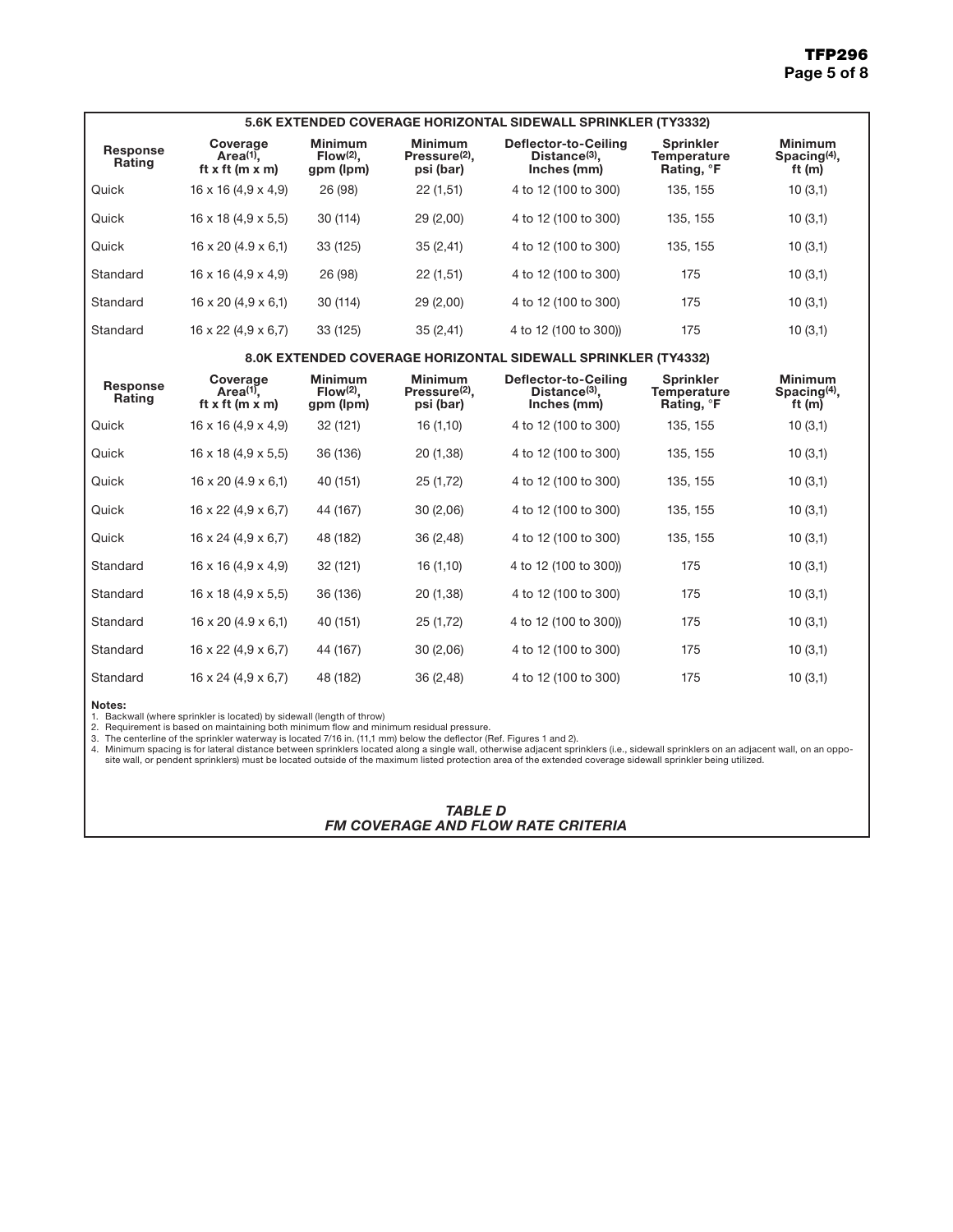### TFP296 Page 6 of 8





# *Installation*

TYCO Series TY-FRB 5.6 and 8.0 K-factor Extended Coverage Horizontal Sidewall Sprinklers Quick and Standard Response (Light Hazard) must be installed in accordance with this section.

Do not install any bulb type sprinkler if the bulb is cracked or there is a loss of liquid from the bulb. With the sprinkler held horizontally, a small air bubble should be present. The diameter of the air bubble is approximately 1/16 in. (1,6 mm).

A leak tight 1/2 inch NPT sprinkler joint should be obtained with a torque of 7 to 14 lb-ft  $(9,5 \text{ to } 19,0 \text{ N} \cdot \text{m})$ . A leak tight 3/4 in. NPT sprinkler joint should be obtained with a torque of 10 to 20 lb-ft (13,4 to 26,8 N $\cdot$ m). Higher levels of torque may distort the sprinkler inlet and cause leakage or impairment of the sprinkler.

Do not attempt to make-up for insufficient adjustment in the escutcheon plate by under- or over-tightening the sprinkler. Readjust the position of the sprinkler fitting to suit.

### Series TY-FRB EC Sidewall Sprinkler

The Series TY-FRB EC Sidewall Sprinklers must be installed in accordance with the following instructions:

**Step 1.** Horizontal sidewall sprinklers are to be installed with their centerline perpendicular to the back wall and parallel to the ceiling. The word "TOP" on the deflector is to face towards the ceiling.

**Step 2.** With pipe thread sealant applied to the pipe threads, hand tighten the sprinkler into the sprinkler fitting.

**Step 3.** Tighten the sprinkler into the sprinkler fitting using only the W-Type 6 Sprinkler Wrench (Ref. Figure 3). With reference to Figures 1 and 2, the W-Type 6 Sprinkler Wrench is to be applied to the sprinkler wrench flats.

#### Series TY-FRB Recessed EC Sidewall Sprinkler

The Series TY-FRB Recessed EC Sidewall Sprinklers must be installed in accordance with the following instructions:

**Step 1.** Horizontal sidewall sprinklers are to be installed with their centerline perpendicular to the back wall and parallel to the ceiling. The word "TOP" on the deflector is to face towards the ceiling.

**Step 2.** After installing the Style 10, 20, 30, or 40 Mounting Plate, as applicable, over the sprinkler threads and with pipe thread sealant applied to the pipe threads, hand tighten the sprinkler into the sprinkler fitting.

**Step 3.** Tighten the sprinkler into the sprinkler fitting using only the W-Type 7 Recessed Sprinkler Wrench (Ref. Figure 4). With reference to Figure 1 or 2, the W-Type 7 Recessed Sprinkler Wrench is to be applied to the sprinkler wrench flats.

**Step 4.** After the wall has been installed or the finish coat has been applied, slide on the Style 10, 20, 30, or 40. Closure over the Series TY-FRB Sprinkler and push the Closure over the Mounting Plate until its flange comes in contact with the wall.

# *Care and Maintenance*

TYCO Series TY-FRB 5.6 and 8.0 K-factor Extended Coverage Horizontal Sidewall Sprinklers Quick and Standard Response (Light Hazard) must be maintained and serviced in accordance with this section. Before closing a fire protection system main control valve for maintenance work on the fire protection system that it controls, permission to shut down the affected fire protection system must be obtained from the proper authorities and all personnel who may be affected by this action must be notified.

The owner must assure that the sprinklers are not used for hanging of any objects; otherwise, non-operation in the event of a fire or inadvertent operation may result.

Absence of an escutcheon, which is used to cover a clearance hole, may delay the time to sprinkler operation in a fire situation.

Sprinklers that are found to be leaking or exhibiting visible signs of corrosion must be replaced.

Automatic sprinklers must never be painted, plated, coated or otherwise altered after leaving the factory. Modified sprinklers must be replaced. Sprinklers that have been exposed to corrosive products of combustion, but have not operated, should be replaced if they cannot be completely cleaned by wiping the sprinkler with a cloth or by brushing it with a soft bristle brush.

Care must be exercised to avoid damage to the sprinklers before, during, and after installation. Sprinklers damaged by dropping, striking, wrench twist/slippage, or the like, must be replaced. Also, replace any sprinkler that has a cracked bulb or that has lost liquid from its bulb. (Refer to Installation Section.)

Frequent visual inspections are recommended to be initially performed for corrosion resistant coated sprinklers, after the installation has been completed, to verify the integrity of the corrosion resistant coating. Thereafter, annual inspections per NFPA 25 should suffice; however, instead of inspecting from the floor level, a random sampling of close-up visual inspections should be made, so as to better determine the exact sprinkler condition and the long term integrity of the corrosion resistant coating, as it may be affected by the corrosive conditions present.

The owner is responsible for the inspection, testing, and maintenance of their fire protection system and devices in compliance with this document, as well as with the applicable standards of the National Fire Protection Association (e.g., NFPA 25), in addition to the standards of any other authorities having jurisdiction. Contact the installing contractor or product manufacturer with any questions. It is recommended that automatic sprinkler systems be inspected, tested, and maintained by a qualified Inspection Service in accordance with local requirements and/or national codes.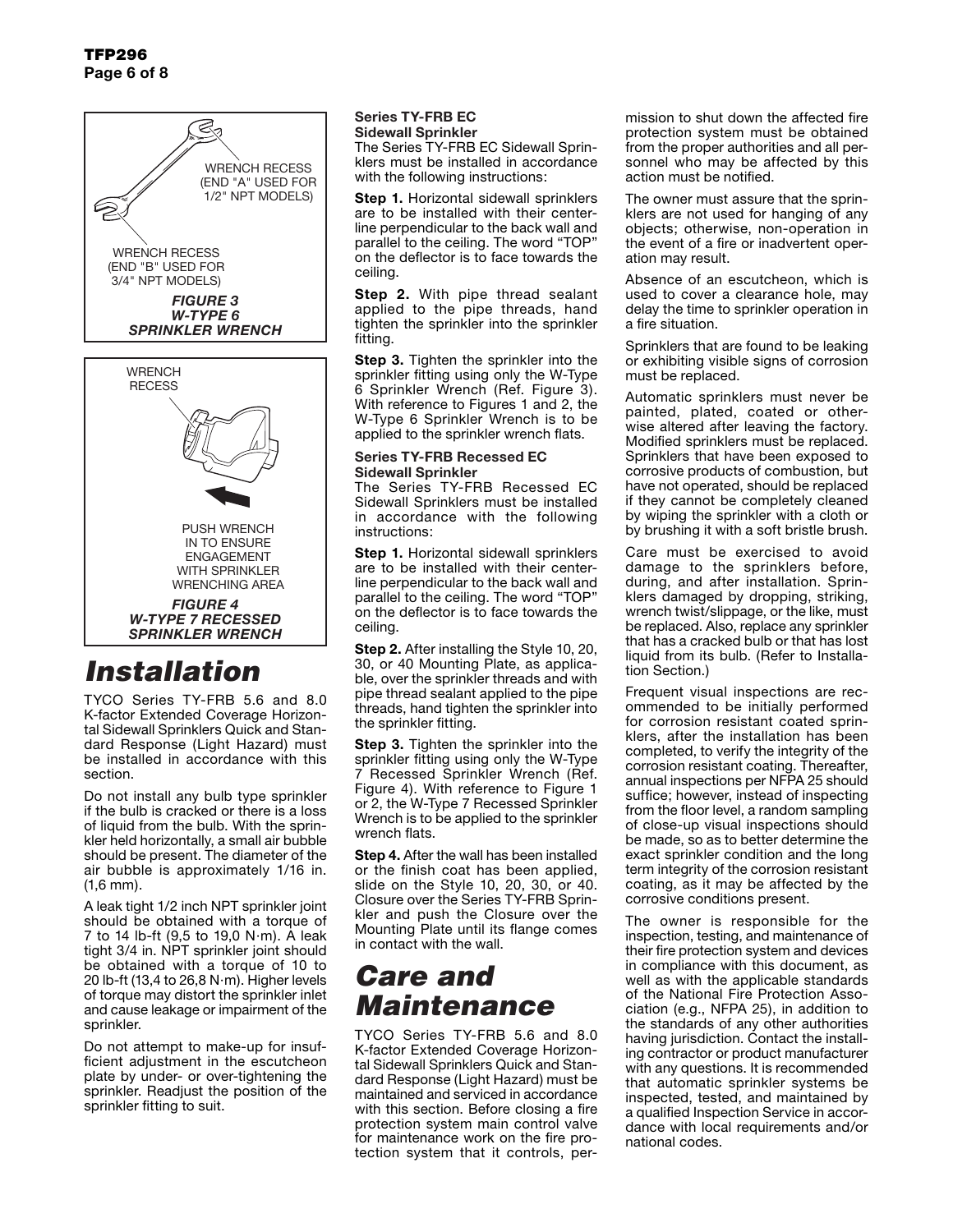